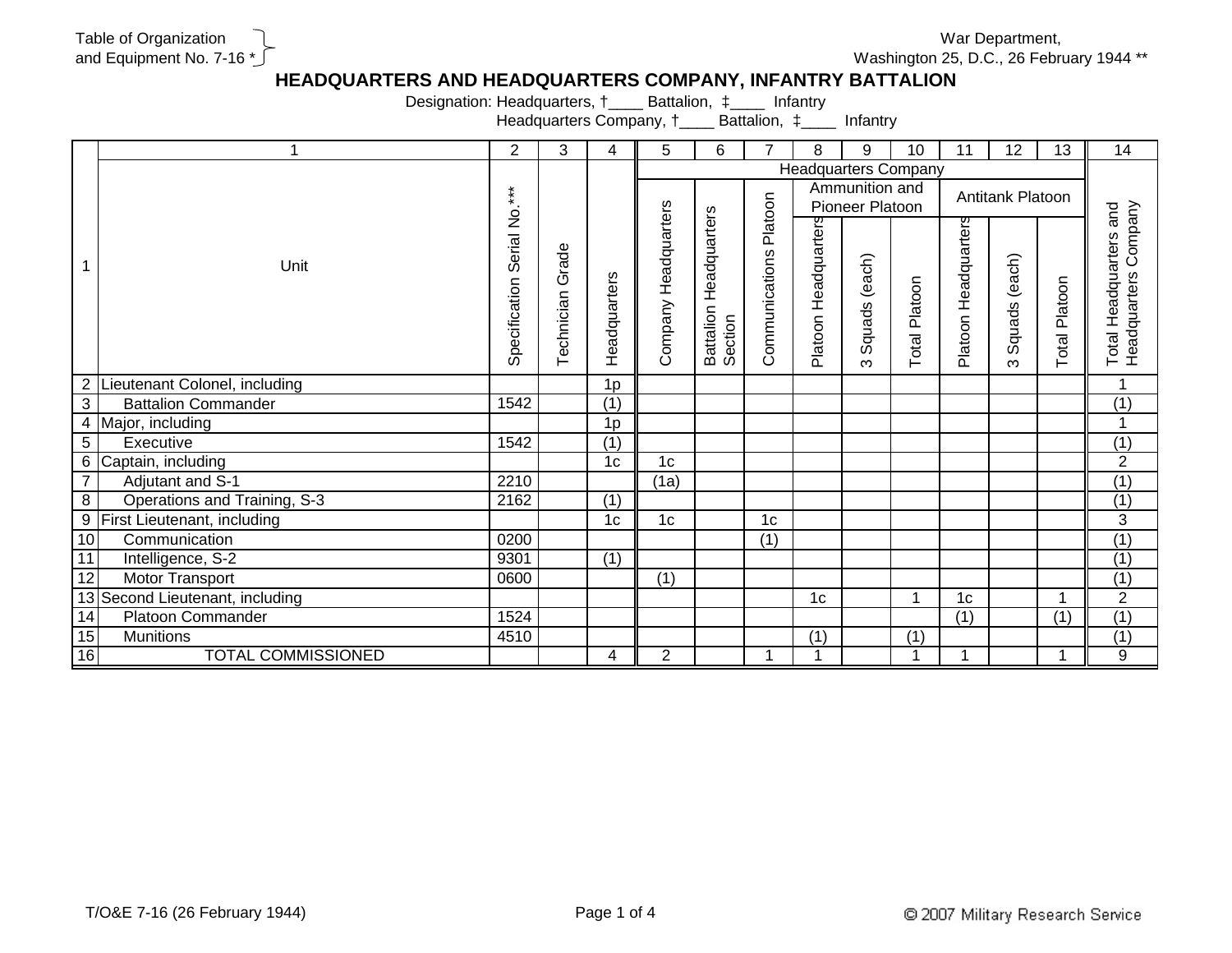|                                                                    | $\mathbf{1}$                     | $\overline{2}$              | 3                | $\overline{4}$ | 5                    | 6                                 | $\overline{7}$         | 8                           | 9               | 10               | 11                   | 12               | 13               | 14                                             |
|--------------------------------------------------------------------|----------------------------------|-----------------------------|------------------|----------------|----------------------|-----------------------------------|------------------------|-----------------------------|-----------------|------------------|----------------------|------------------|------------------|------------------------------------------------|
|                                                                    |                                  |                             |                  |                |                      |                                   |                        | <b>Headquarters Company</b> |                 |                  |                      |                  |                  |                                                |
|                                                                    |                                  |                             |                  |                |                      |                                   |                        |                             | Ammunition and  |                  |                      | Antitank Platoon |                  |                                                |
|                                                                    |                                  |                             |                  |                |                      |                                   |                        |                             | Pioneer Platoon |                  |                      |                  |                  |                                                |
|                                                                    |                                  |                             |                  |                |                      |                                   |                        |                             |                 |                  |                      |                  |                  |                                                |
|                                                                    |                                  |                             |                  |                |                      |                                   |                        |                             |                 |                  |                      |                  |                  |                                                |
|                                                                    | Unit                             |                             |                  |                |                      |                                   |                        |                             |                 |                  |                      |                  |                  |                                                |
|                                                                    |                                  |                             |                  |                |                      |                                   |                        |                             | Squads (each)   |                  |                      | Squads (each)    |                  |                                                |
|                                                                    |                                  |                             |                  |                |                      |                                   |                        |                             |                 |                  |                      |                  |                  |                                                |
|                                                                    |                                  |                             |                  |                |                      |                                   |                        |                             |                 |                  |                      |                  |                  |                                                |
|                                                                    |                                  | Specification Serial No.*** | Technician Grade | Headquarters   | Company Headquarters | Battalion Headquarters<br>Section | Communications Platoon | Platoon Headquarters        | ო               | Total Platoon    | Platoon Headquarters | ო                | Total Platoon    | Headquarters Company<br>Total Headquarters and |
|                                                                    | 17 First Sergeant                | 502                         |                  |                | 1 <sub>c</sub>       |                                   |                        |                             |                 |                  |                      |                  |                  | $\mathbf{1}$                                   |
|                                                                    | 18 Technical Sergeant, including |                             |                  |                |                      | $\mathbf{1}$                      |                        | 1                           |                 | 1                | $\mathbf{1}$         |                  | $\mathbf{1}$     | $\overline{3}$                                 |
| 19                                                                 | Platoon                          | 505                         |                  |                |                      |                                   |                        | (1c)                        |                 | (1)              |                      |                  |                  | (1)                                            |
| $\overline{20}$                                                    | Platoon                          | 610                         |                  |                |                      |                                   |                        |                             |                 |                  | (1c)                 |                  | $\overline{(1)}$ | (1)                                            |
| 21                                                                 | Sergeant Major                   | 502                         |                  |                |                      | (1c)                              |                        |                             |                 |                  |                      |                  |                  | (1)                                            |
|                                                                    | 22 Staff Sergeant, including     |                             |                  |                | $\overline{2}$       | $\overline{2}$                    | $\overline{2}$         |                             |                 |                  |                      | $\mathbf 1$      | 3                | $\overline{9}$                                 |
| 23                                                                 | <b>Communications Chief</b>      | 542                         |                  |                |                      |                                   | (1c)                   |                             |                 |                  |                      |                  |                  | (1)                                            |
| $\begin{array}{r} \hline 24 \\ \hline 25 \\ \hline 26 \end{array}$ | Intelligence                     | 631                         |                  |                |                      | (1c)                              |                        |                             |                 |                  |                      |                  |                  | (1)                                            |
|                                                                    | Mess                             | 824                         |                  |                | (1c)                 |                                   |                        |                             |                 |                  |                      |                  |                  | (1)                                            |
|                                                                    | Operations                       | 814                         |                  |                |                      | (1c)                              |                        |                             |                 |                  |                      |                  |                  | (1)                                            |
| 27                                                                 | Radio                            | 740                         |                  |                |                      |                                   | $(1$ rk)               |                             |                 |                  |                      |                  |                  | (1)                                            |
| 28                                                                 | <b>Squad Leader</b>              | 610                         |                  |                |                      |                                   |                        |                             |                 |                  |                      | (1r)             | (3)              | $\overline{(3)}$                               |
| 29                                                                 | Supply                           | 821                         |                  |                | (1c)                 |                                   |                        |                             |                 |                  |                      |                  |                  | (1)                                            |
|                                                                    | 30 Sergeant, including           |                             |                  |                | $\mathbf{1}$         |                                   | $\overline{2}$         |                             | 1               | 3                |                      |                  |                  | $\overline{6}$                                 |
| 31                                                                 | <b>Message Center Chief</b>      | 674                         |                  |                |                      |                                   | (1r)                   |                             |                 |                  |                      |                  |                  | (1)                                            |
| 32                                                                 | Motor                            | 813                         |                  |                | (1r)                 |                                   |                        |                             |                 |                  |                      |                  |                  | (1)                                            |
| 33                                                                 | <b>Squad Leader</b>              | 505                         |                  |                |                      |                                   |                        |                             | (1r)            | $\overline{(3)}$ |                      |                  |                  | $\overline{3}$                                 |
| 34                                                                 | Wire Chief                       | 595                         |                  |                |                      |                                   | (1r)                   |                             |                 |                  |                      |                  |                  | $\overline{(1)}$                               |
|                                                                    | 35 Corporal, including           |                             |                  |                | 1                    | 1                                 |                        |                             |                 |                  |                      | -1               | 3                | $\overline{5}$                                 |
| $\overline{36}$                                                    | Clerk, Company                   | 405                         |                  |                | (1br)                |                                   |                        |                             |                 |                  |                      |                  |                  | (1)                                            |
| $\overline{37}$                                                    | Gas                              | 786                         |                  |                |                      | (1r)                              |                        |                             |                 |                  |                      |                  |                  | (1)                                            |
| 38                                                                 | Gunner                           | 610                         |                  |                |                      |                                   |                        |                             |                 |                  |                      | (1p)             | $\overline{(3)}$ | $\overline{(3)}$                               |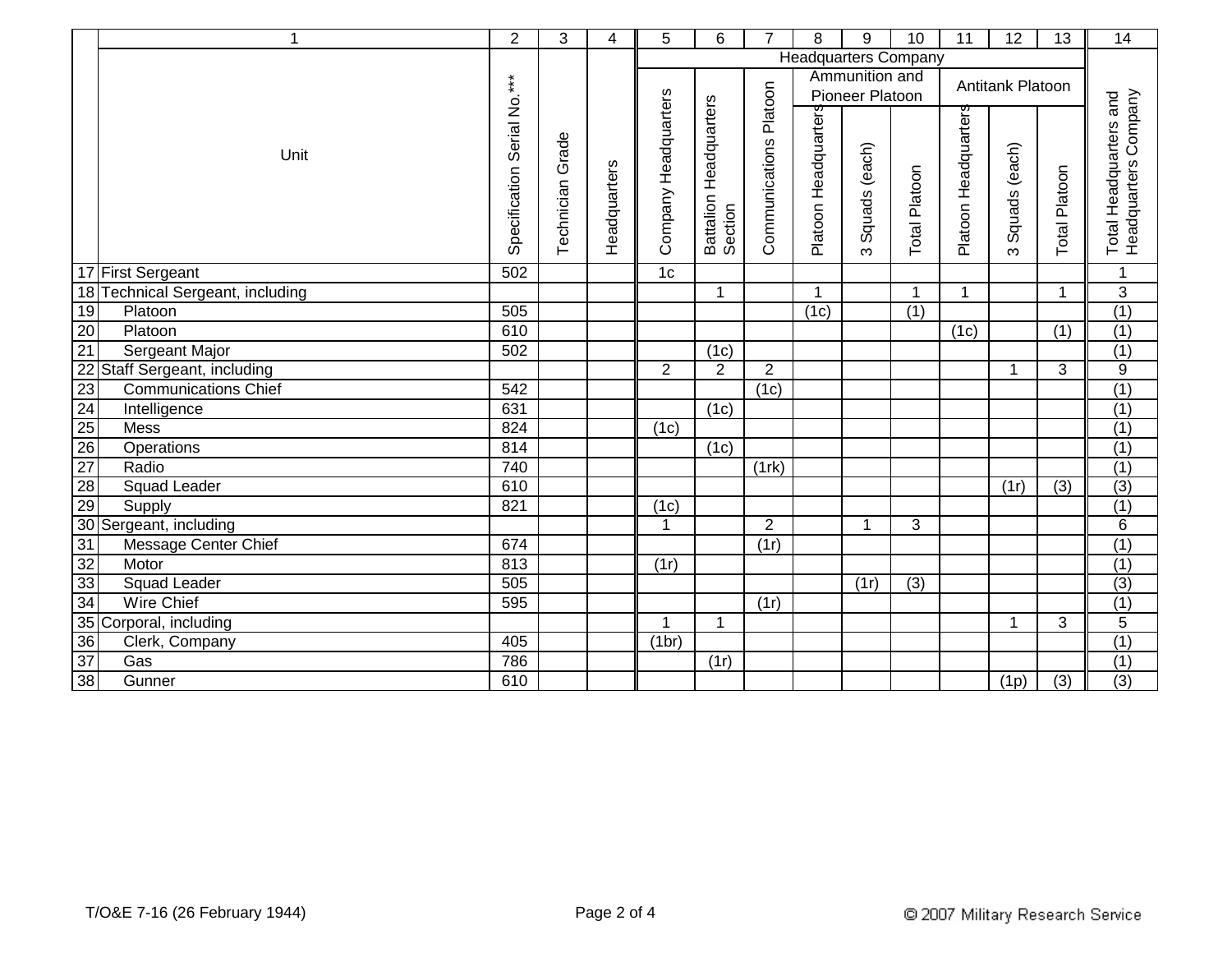| 1                                                   | $\overline{2}$              | 3                | 4            | 5                     | 6                                 | $\overline{7}$         | 8                           | 9               | 10            | 11                   | 12               | 13                   | 14                                             |
|-----------------------------------------------------|-----------------------------|------------------|--------------|-----------------------|-----------------------------------|------------------------|-----------------------------|-----------------|---------------|----------------------|------------------|----------------------|------------------------------------------------|
|                                                     |                             |                  |              |                       |                                   |                        | <b>Headquarters Company</b> |                 |               |                      |                  |                      |                                                |
|                                                     |                             |                  |              |                       |                                   |                        |                             | Ammunition and  |               |                      | Antitank Platoon |                      |                                                |
|                                                     |                             |                  |              |                       |                                   |                        |                             | Pioneer Platoon |               |                      |                  |                      |                                                |
|                                                     | Specification Serial No.*** |                  |              | Company Headquarters  | Battalion Headquarters<br>Section | Communications Platoon |                             |                 |               |                      |                  |                      | Total Headquarters and<br>Headquarters Company |
|                                                     |                             | Technician Grade |              |                       |                                   |                        | Platoon Headquarters        |                 |               | Platoon Headquarters |                  |                      |                                                |
| Unit                                                |                             |                  |              |                       |                                   |                        |                             | Squads (each)   |               |                      | Squads (each)    |                      |                                                |
|                                                     |                             |                  |              |                       |                                   |                        |                             |                 |               |                      |                  |                      |                                                |
|                                                     |                             |                  |              |                       |                                   |                        |                             |                 |               |                      |                  |                      |                                                |
|                                                     |                             |                  |              |                       |                                   |                        |                             |                 |               |                      |                  |                      |                                                |
|                                                     |                             |                  | Headquarters |                       |                                   |                        |                             |                 | Total Platoon |                      |                  | <b>Total Platoon</b> |                                                |
|                                                     |                             |                  |              |                       |                                   |                        |                             | ო               |               |                      | $\infty$         |                      |                                                |
| 39 Technician, Grade 4                              |                             |                  |              |                       |                                   |                        |                             |                 |               |                      |                  |                      | $\,6$                                          |
| 40 Technician, Grade 5<br>including                 |                             |                  |              | 14                    | 9                                 | 18                     | 1                           | 7               | 22            | 1                    | 8                | 25                   | 11                                             |
| 41 Private, First Class                             |                             |                  |              |                       |                                   |                        |                             |                 |               |                      |                  |                      | 52                                             |
| 42 Private                                          |                             |                  |              |                       |                                   |                        |                             |                 |               |                      |                  |                      | 19                                             |
| 43<br><b>Ammunition Bearer</b>                      | 504                         |                  |              |                       |                                   |                        |                             | (7c)            | (21)          |                      |                  |                      | (21)                                           |
| 44<br><b>Ammunition Bearer</b>                      | 610                         |                  |              |                       |                                   |                        |                             |                 |               |                      | (3c)             | (9)                  | $\overline{(9)}$                               |
| 45<br>Armorer-Artificer                             | 511                         | 5                |              | (1r)                  |                                   |                        |                             |                 |               |                      |                  |                      | (1)                                            |
| 46<br><b>Bugler</b><br>47<br>Cannoneer              | 803<br>610                  |                  |              | (1cm)                 |                                   |                        |                             |                 |               |                      |                  |                      | (1)<br>(12)                                    |
| 48                                                  | 806                         |                  |              |                       |                                   |                        |                             |                 |               |                      | (4p)             | (12)                 |                                                |
| Clerk, Code<br>Clerk, Code                          | 806                         | 5                |              |                       |                                   | (1r)<br>(1r)           |                             |                 |               |                      |                  |                      | (1)                                            |
| 49<br>50                                            | 405                         | $\sqrt{5}$       |              |                       | (1r)                              |                        |                             |                 |               |                      |                  |                      | (1)<br>(1)                                     |
| Clerk, Headquarters<br>51<br>Cook                   | 060                         | 4                |              | ((1d)2r)              |                                   |                        |                             |                 |               |                      |                  |                      | (2)                                            |
| Cook                                                | 060                         | 5                |              | (1r)                  |                                   |                        |                             |                 |               |                      |                  |                      | $\overline{(1)}$                               |
| $\frac{52}{53}$<br>Cook's Helper                    | 521                         |                  |              | (1r)                  |                                   |                        |                             |                 |               |                      |                  |                      | $\overline{(1)}$                               |
| 54<br>Driver, Truck, Light                          | 345                         | 5                |              |                       |                                   |                        |                             |                 |               |                      |                  |                      | (3)                                            |
| Driver, Truck, Light                                | 345                         |                  |              |                       | (2rk)                             |                        | (1rk)                       |                 | (1)           |                      | (1erk)           | (3)                  | (3)                                            |
| $\frac{55}{56}$<br>Lineman, Telephone and Telegraph | 641                         | 5                |              |                       |                                   | (1rk)                  |                             |                 |               |                      |                  |                      | $\overline{(1)}$                               |
| $\overline{57}$<br>Lineman, Telephone and Telegraph | 641                         |                  |              |                       |                                   | (4r)                   |                             |                 |               |                      |                  |                      | (4)                                            |
| 58<br>Mechanic, Automobile                          | 014                         | $\overline{4}$   |              | $(1$ frk $)$          |                                   |                        |                             |                 |               |                      |                  |                      | (1)                                            |
| Messenger                                           | 345                         |                  |              |                       |                                   |                        |                             |                 |               | (1cg)                |                  | (1)                  | $\overline{(1)}$                               |
| $\frac{59}{60}$<br>Messenger                        | 745                         |                  |              |                       |                                   | (4c)                   |                             |                 |               |                      |                  |                      | (4)                                            |
| 61<br>Operator, Radio                               | 740                         | 4                |              |                       |                                   | (1r)                   |                             |                 |               |                      |                  |                      | $\overline{(1)}$                               |
| 62<br>Operator, Radio                               | 776                         | 4                |              |                       |                                   | (1r)                   |                             |                 |               |                      |                  |                      | $\overline{(1)}$                               |
| 63<br>Operator, Radio                               | 776                         | $\overline{5}$   |              |                       |                                   | (2r)                   |                             |                 |               |                      |                  |                      | (2)                                            |
| Operator, Telephone Switchboard                     | 650                         | 5                |              |                       |                                   | (1r)                   |                             |                 |               |                      |                  |                      | $\overline{(1)}$                               |
| $\frac{64}{65}$<br>Operator, Telephone Switchboard  | 650                         |                  |              |                       |                                   | (1r)                   |                             |                 |               |                      |                  |                      | (1)                                            |
| Orderly                                             | 695                         |                  |              | $\overline{1}$ (1cgm) |                                   |                        |                             |                 |               |                      |                  |                      | (1)                                            |
| 67<br>Repairman, Radio                              | 648                         | $\overline{4}$   |              |                       |                                   | (1r)                   |                             |                 |               |                      |                  |                      | $\overline{(1)}$                               |
| 68<br>Scout, Observer, Intelligence                 | 746                         |                  |              |                       | (6r)                              |                        |                             |                 |               |                      |                  |                      | (6)                                            |
| 69<br><b>Basic</b>                                  | 521                         |                  |              | (6r)                  |                                   |                        |                             |                 |               |                      |                  |                      | $\overline{(6)}$                               |
| 70<br><b>TOTAL ENLISTED</b>                         |                             |                  |              | 19                    | 13                                | $\overline{22}$        | $\overline{2}$              | 8               | 26            | $\overline{2}$       | 10               | 32                   | $\overline{112}$                               |
| 71<br><b>AGGREGATE</b>                              |                             |                  | 4            | 21                    | 13                                | 23                     | 3                           | 8               | 27            | 3                    | 10               | 33                   | 121                                            |
|                                                     |                             |                  |              |                       |                                   |                        |                             |                 |               |                      |                  |                      |                                                |